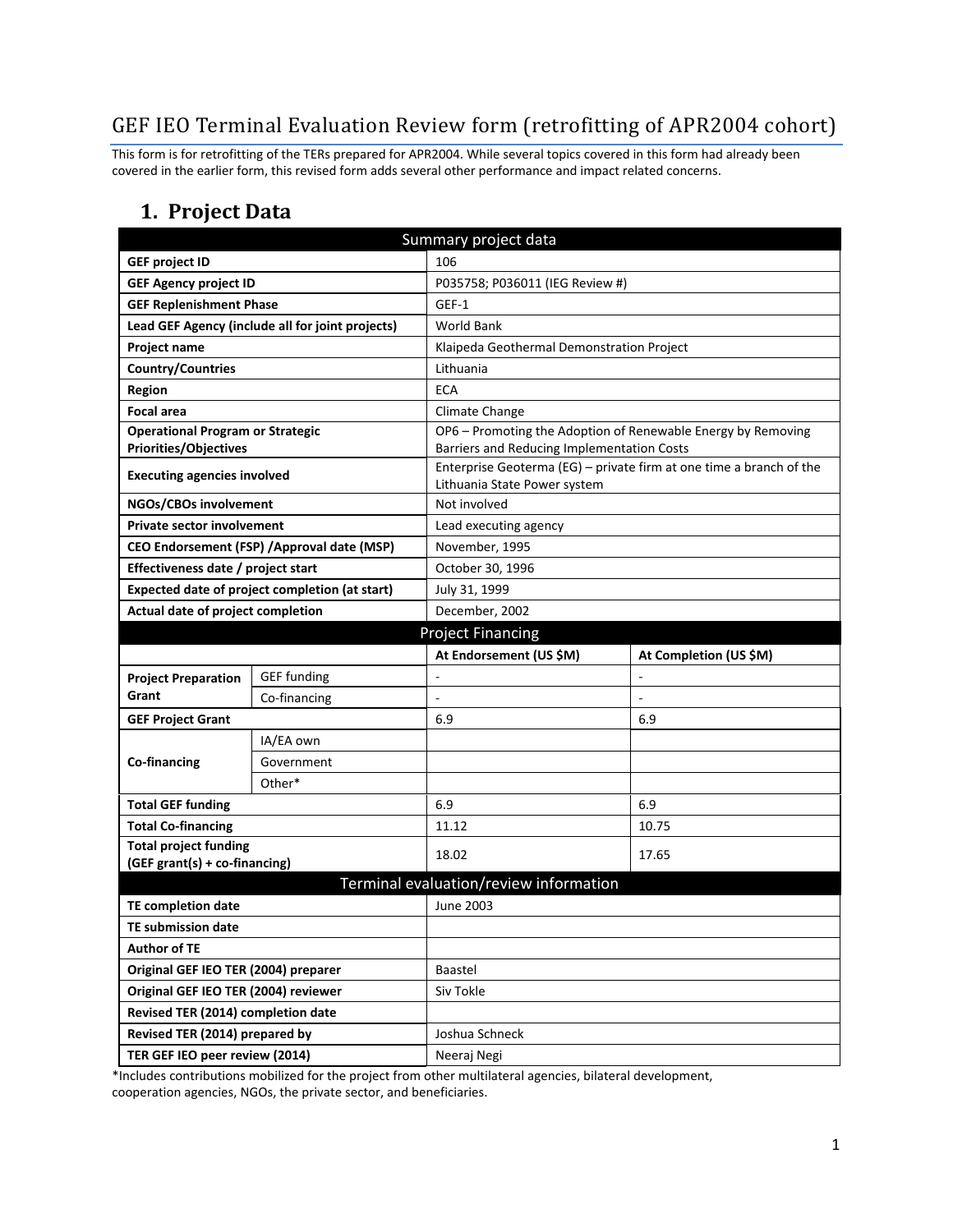## **2. Summary of Project Ratings**

| <b>Criteria</b>                                  | <b>Final PIR</b> | <b>IA Terminal</b><br><b>Evaluation</b> | <b>IA Evaluation</b><br><b>Office Review</b> | <b>GEF EO Review</b> |
|--------------------------------------------------|------------------|-----------------------------------------|----------------------------------------------|----------------------|
| <b>Project Outcomes</b>                          |                  |                                         | MU                                           | MS                   |
| <b>Sustainability of Outcomes</b>                | N/R              |                                         | <b>NR</b>                                    | ML                   |
| <b>M&amp;E Design</b>                            | N/R              | N/R                                     | N/R                                          | MU                   |
| <b>M&amp;E</b> Implementation                    |                  | N/R                                     | N/R                                          | MS                   |
| <b>Quality of Implementation</b>                 | N/R              |                                         |                                              | <b>MS</b>            |
| <b>Quality of Execution</b>                      |                  |                                         |                                              | MS                   |
| <b>Quality of the Terminal Evaluation Report</b> |                  |                                         |                                              | MS                   |

## **3. Project Objectives**

3.1 Global Environmental Objectives of the project:

The Global Environmental Objective, as described in the Project Document, is to reduce emissions of GHGs and sulfur dioxide that contribute to climate change, by displacing heavy fossil fuel oil used for district heating in Lithuania. Estimated annual emission reductions of CO2 are 47,800 tons if natural gas is replaced and 51,940 tons if heavy fuel oil is replaced. HFP substitution would also result in an estimated reduction of 1,160 tons of SO2 per year.

#### 3.2 Development Objectives of the project:

As stated in the Project Document, the project's Development Objectives are as follows:

- To provide a mechanism for the GEF to test the feasibility and value of using low temperature geothermal water as a renewable, indigenous energy resource in district heating systems;
- To reduce emissions of GHGs and sulfur dioxide, along with associated particulate matter and nitrous oxide emissions, by replacing gas and heavy oil used for district heating; and
- To promote sustainable management and development of environmentally sound and nonpolluting geothermal resources both in a national and regional perspective.

Other benefits include achieving savings in foreign currency exchange used to import fossil fuels for heating purposes.

3.3 Were there any **changes** in the Global Environmental Objectives, Development Objectives, or other activities during implementation?

There were **no** changes to the GEO or DOs throughout implementation. However the scope, type and number of activities were revised a number of times in order to solve the emerging technical problems that occurred during the implementation of the project, and in order to increase the geothermal heat generation capacity of the plant, thus ensuring EG's status as a reliable heat supplier (ICR, pg. 5).

## **4. GEF EO assessment of Outcomes and Sustainability**

Please refer to the GEF Terminal Evaluation Review Guidelines for detail on the criteria for ratings.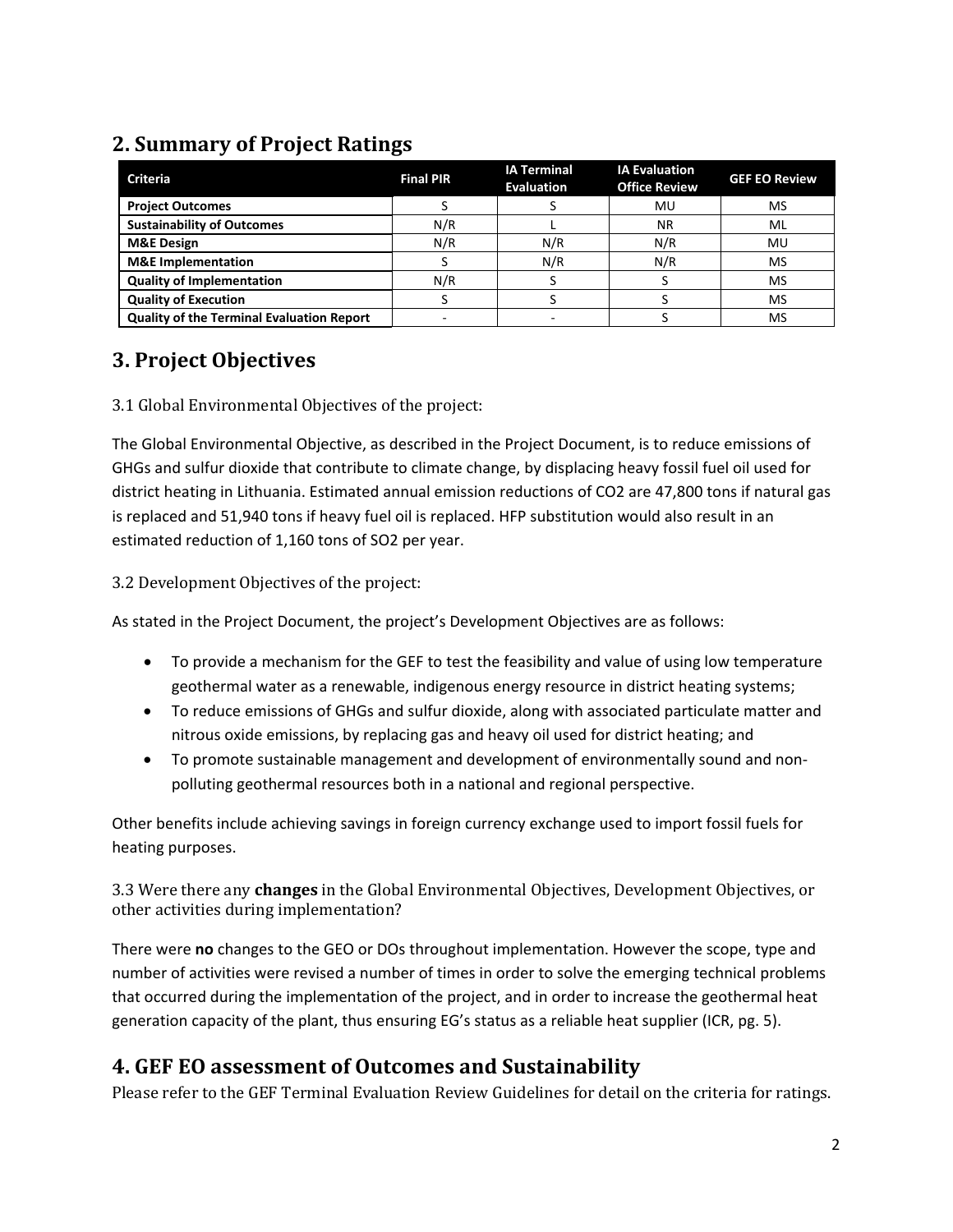Relevance can receive either a Satisfactory or Unsatisfactory rating. For Effectiveness and Cost efficiency, a six point rating scale is used (Highly Satisfactory to Highly Unsatisfactory), or Unable to Assess. Sustainability ratings are assessed on a four-point scale: Likely=no or negligible risk; Moderately Likely=low risk; Moderately Unlikely=substantial risks; Unlikely=high risk. In assessing a Sustainability rating please note if, and to what degree, sustainability of project outcomes is threatened by financial, sociopolitical, institutional/governance, or environmental factors.

Please justify ratings in the space below each box.

| 4.1 Relevance | Rating: Satisfactory |
|---------------|----------------------|
|---------------|----------------------|

The project was relevant to both the GEF and National priorities at the time of approval. Consistent with OP6 – Promoting the Adoption of Renewable Energy by Removing Barriers and Reducing Implementation Costs – the project provides a mechanism for the GEF to test the feasibility of a RE technology as a means for reducing GHG emissions, thus furthering the overall objective of reducing the threat of harmful climate change. As stated in the PD, "The project is eligible for GEF funding as it conforms to the Guidance for programming GEF Resources in 1995 in that: (a) it is sustainable (as in, it supports a sustainable resource – geothermal energy); (b) it is a national priority in the National Energy Strategy; (c) it provides the means of abating GHG at a cost below US \$25 per ton carbon; (d) it includes an essential transfer of technology; and (e) it would develop an indigenous and renewable energy resource" (PD, pg iv). For the Lithuanian government, the project's alignment with national priorities can be seen in the text of the 1992 GOL National Energy Strategy, which states as a priority goal "...the development of indigenous and renewable energy sources in order to increase Lithuania's energy independence and security of heat supply" (ICR, pg 3).

| <b>4.2 Effectiveness</b> | Rating: Moderately Satisfactory |
|--------------------------|---------------------------------|
|--------------------------|---------------------------------|

Project effectiveness is rated as moderately satisfactory, as not all objectives were fully achieved, but overall, the project has been successful in piloting a relatively new renewable energy technology, with reasonable prospects for broader adoption. Achievements and challenges under the three stated project objectives are as follows:

1. *To demonstrate the feasibility and value of using low temperature geothermal water in district heating* – This objective was achieved to a modest extent. Numerous technical difficulties plagued the project throughout implementation. These included water temperatures lower than originally expected; unexpected low hydrological flow potential at the first drilled injection well, necessitating the need to drill an additional well and associated piping; need to install steam boilers to run in-plant equipment during the summer after the district heating owner KE decided to stop running their Easter Boiler House due to the low demand for heat; and most significantly, the clogging up of injection wells from gypsum crystals – clean-up of which is ongoing at the time of the ICR. The ability to successfully address the crystallization problem is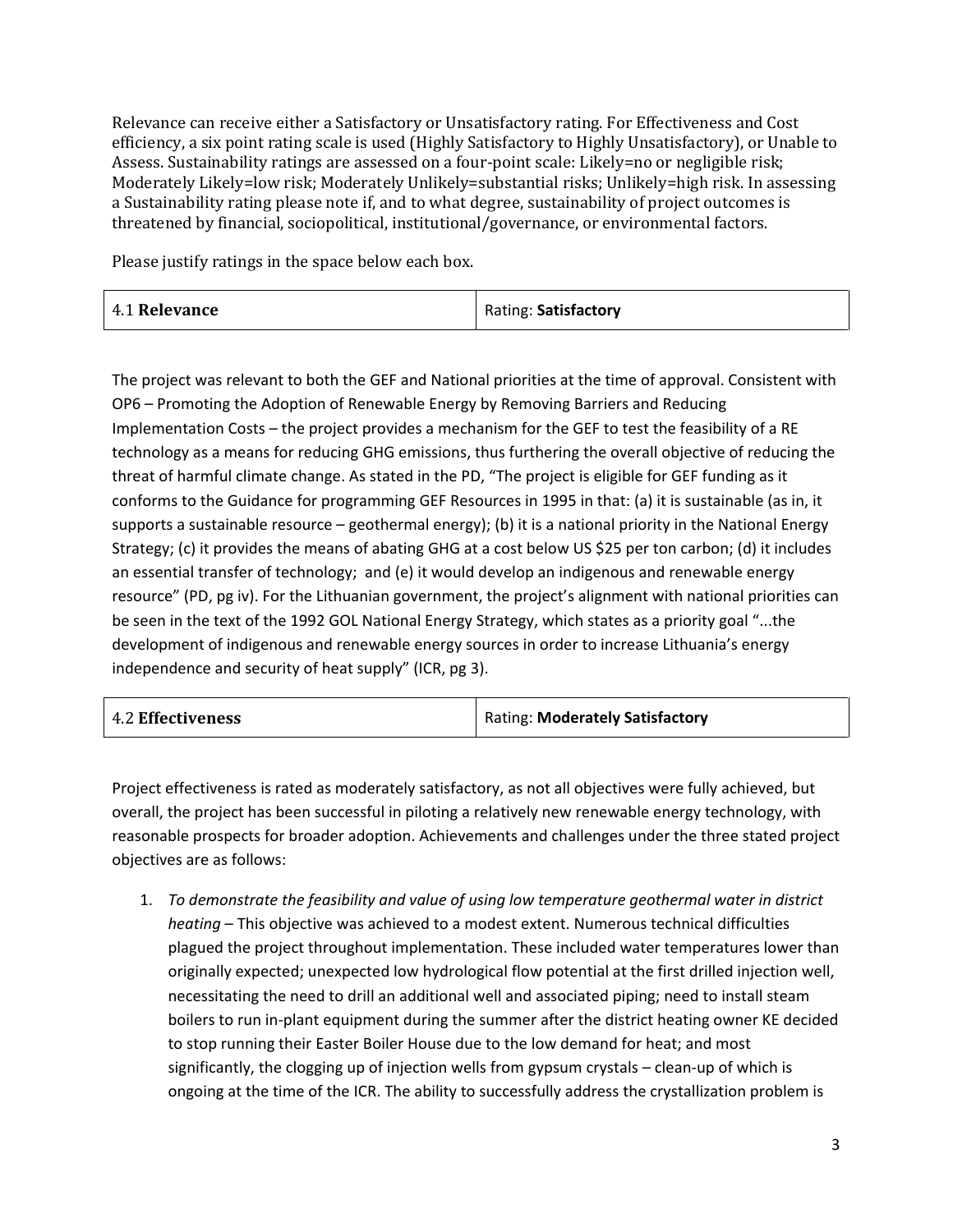critical to the long-term success of the project. At the point of project completion, the plant had only been able to operate at full capacity for a short period in November 2002 – demonstrating that in principle, it is able to extract heat at the expected level from the geothermal water (ICR, pg 8). Nevertheless, the ICR states that the technical problem of crystallization is expected to be resolved by mid-2003, at a cost of \$300,000 (financed by a grant from the Danish EPA), through the use of an inhibitor substance injected into the wells (ICR, pg 17).

- 2. *To reduce emission of GHGs and SO2 and particulate matter* this objective has been partially achieved. ICR states that under expected operational conditions, the plant will reduce 33,500 tons of CO2 (if natural gas is replaced which seems more reasonable than heavy heating oil which is more expensive) (ICR, pg 8). This is about 70% of the original target. This is dependent upon the plant overcoming the technical challenge of crystallization, described above. It should also be noted that part of the challenge in maximizing GHG reductions stems from both legal wrangling with KE (owner of the distribution network and purchaser of heat from EG (geothermal plant)) over whether KE has to honor previous contract, and an overestimation of the demand for heat, following conversion to a market economy where customers are now required to pay for heat. If EG plant were able to operate at full capacity, the GHG targets would be achieved. There is the possibility that EG will be able to maximize its output in the future, as additional customers are secured and the legal wrangling with KE is resolved, but at the time of the ICR, these developments have not happened.
- *3. To promote sustainable management and development of environmentally sound and nonpolluting geothermal resources both in a national and regional perspective –* achievement of this objective is somewhat speculative. The ICR states that the project successfully transferred knowledge and skills on how to run a geothermal plant, and that this knowledge can now be used in Lithuania by EG to expand geothermal resources and thereby increase Lithuania's energy security and reduce its environmental footprint (ICR, pg 14). Furthermore, the ICR states that the project has had a direct impact on the Draft Law on Heating, now under review by Parliament. The law includes provisions that promote the used and development of renewable energy resources, and specifically proposes that district heating companies be obliged to buy available heat produced by renewable energy resources. However, the law has yet to be adopted, and no new geothermal plants were being planned at the time of the ICR.

| 4.3 Efficiency | Rating: Moderately Satisfactory |
|----------------|---------------------------------|
|----------------|---------------------------------|

The project experienced substantial technical difficulties requiring modification of some project activities. The project's closing date was extended four times, with final closure occurring 2.5 years later than expected. The ICR states that slow initial preparation of bidding documents for well drilling were major reasons for the delay (ICR, pg 16). Moreover, the technical assistance provided through a consultative company, responsible for key components of the project's design, did not live up to expectations (ICR, pg 21). Despite these challenges, the project managed to be completed within budget. The cost of the absorption heat pumps was substantially lower than expected: ~\$5 million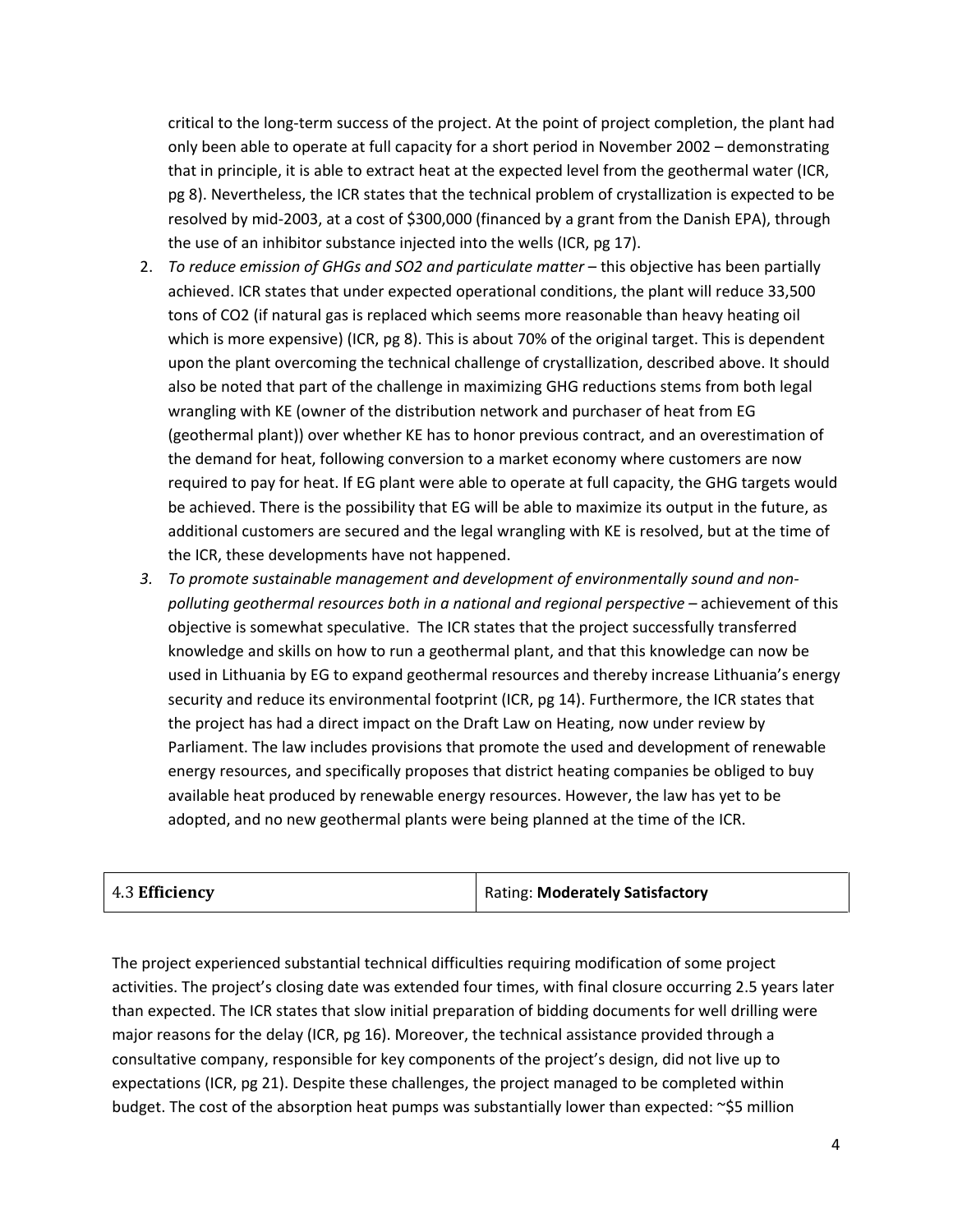lower. These savings made it possible to address the cost overruns due to technical difficulties experienced during the course of the project (ICR, pg 17). On balance these led to a minor net saving at the project level. While the project is currently not competitive with heat produced from natural gas, the environmental benefits (and full damages/risks of continued use of fossil fuels, including natural gas) of geothermal need to be fully considered in making any such appraisal as to the net benefits of geothermal. These include the GEF's interest in promoting viable means for reducing GHG emissions. Furthermore, increased mandates on the use of renewables should further improve the economic competitiveness of geothermal (ICR, pg 18).

Sustainability is rated as moderately likely, as there are moderate risks to the sustainability of project outcomes, but on balance, these appear to be manageable. ICR states the "capacity to address technical issues is likely given management and staff experience gained through training and operation of the plant and new, additional financing obtained from DEPA" (ICR, pg 17). Sustainability is assessed along the following four dimensions:

- *a) Environmental sustainability* (**L**) there are no material threats to the sustainability of project outcomes related to environmental concerns.
- *b) Financial sustainability (ML)* The overall assessment on financial sustainability of project outcomes is based on balancing a number of factors – some which suggest that the project will not be sustainable over the long-term and others that suggest it will. At the time of the ICR, there were ongoing legal wrangling over whether or not KE, the owner of the distribution network, needs to honor the contact with EG it inherited from the previous owner. The contract stipulates a higher price for EG's heat than KE has so far been willing to pay. At the moment, the outcome of this dispute is not certain and difficult to predict. On the other hand, ICR states that the new Heat Law that the GOL is in the process of passing should help EG in obtaining a higher price for its heat and create additional demand for renewable energy (ICR, pg 18). ICR states that EG has been able to sign a contract to directly supply one company in the Free Economic Zone (FEZ) with heat (at a considerably higher price than what it gets from KE). There are prospects for additional customers going forward. Finally, the price of fossil fuels, always difficult to predict, will have a significant bearing on the sustainability of renewables including geothermal, throughout Lithuania.
- c) *Institutional sustainability (ML)* ICR states that project was successful in transferring knowledge and skills on how to run a geothermal plant, and that this knowledge can now be used by EG to expand geothermal operations. The technical challenges, which not yet fully resolved, appear to be manageable.
- d) *Socio-Political sustainability* (**L**) While there are concerns over the lack of alignment of interests of KE, the owner of the distribution network, and EG, over time, these appear to be less of a factor given the likelihood of an increased mandate to purchase renewably-sourced heat and the ability of EG to find additional direct customers. Moreover, ICR states that support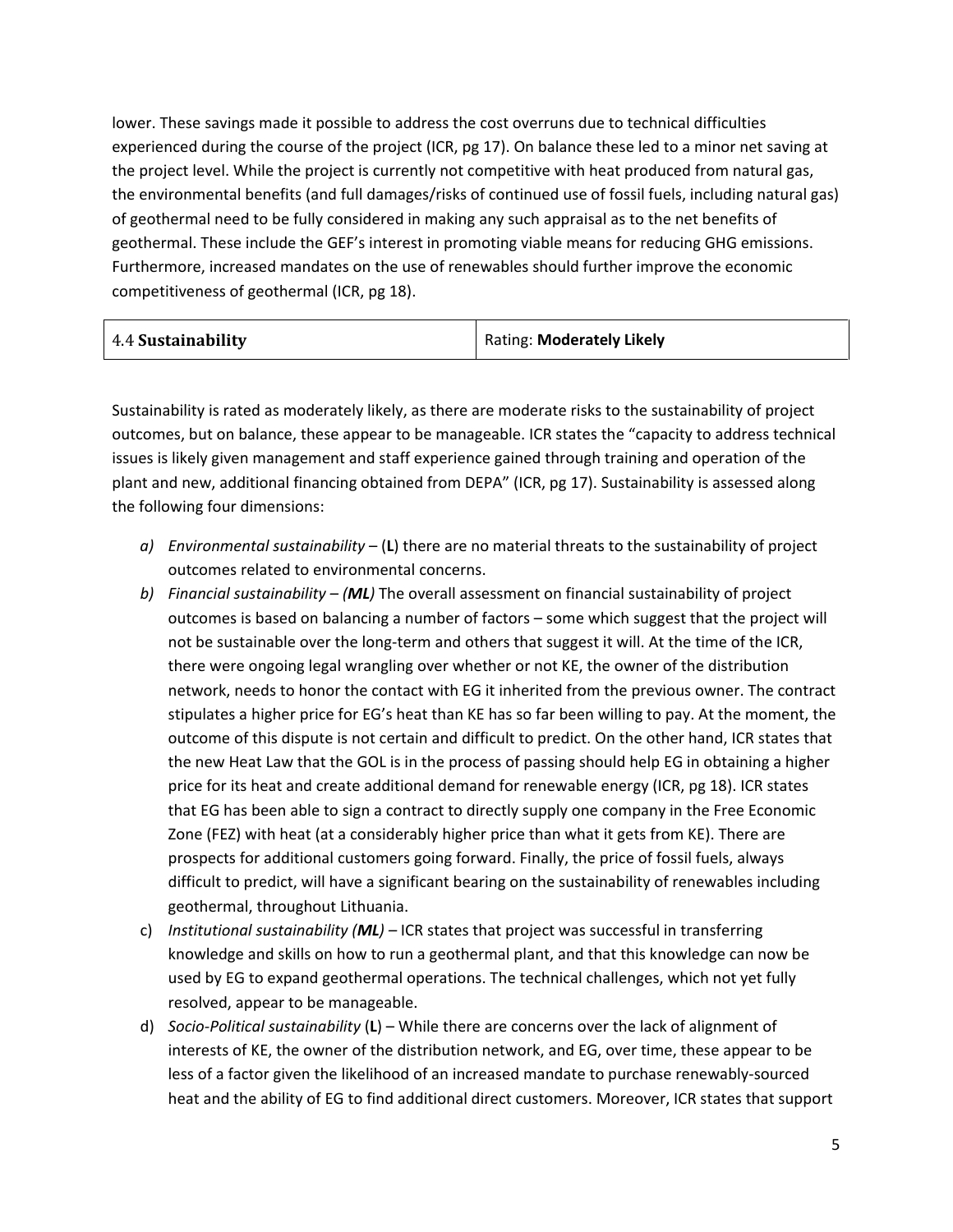for the project is strong at the national level (ICR, pg 10). This is evidenced by the draft Heating laws provisions for renewables, and, as the ICR states "MOE has recently expressed a strong interest for further geothermal plants in Lithuania (ICR, pg 10).

### **5. Processes and factors affecting attainment of project outcomes**

5.1 Co-financing. To what extent was the reported co-financing essential to the achievement of GEF objectives? If there was a difference in the level of expected co-financing and actual co-financing, then what were the reasons for it? Did the extent of materialization of co-financing affect project's outcomes and/or sustainability? If so, in what ways and through what causal linkages?

Expected and materialized co-financing were very close. A further grant of \$0.3 from the DEPA was used to finance resolution of the gypsum crystallization problem, which is important the sustainability of the project. An EU-Phare grant of \$0.12 did not materialize, although no information on why is provided in the ICR. Differences in actual co-financing were due to differences in the actual cost of project components, and not to any failure on the part of co-financiers to deliver on their expected contributions.

5.2 Project extensions and/or delays. If there were delays in project implementation and completion, then what were the reasons for it? Did the delay affect the project's outcomes and/or sustainability? If so, in what ways and through what causal linkages?

Project was extended for 2.5 years largely to give time in dealing with the technical challenges of the project. ICR attributes many of these delays to the consultancy company charged with providing technical assistance. The support "did not live up to expectations" and has caused considerable delay in implementation, as well as delays in rectifying design problems. ICR states that "it is very clear that these delays resulted in financial losses for EG, and contributed to the reluctance by the State Commission to certify the geothermal plant (ICR, pg 21).

5.3 Country ownership. Assess the extent to which country ownership has affected project outcomes and sustainability? Describe the ways in which it affected outcomes and sustainability, highlighting the causal links:

Country ownership at the national level appears to be strong, and is evidenced in the language of the draft Heat Law, that makes specific provisions for the expanded use of renewables, including geothermal power. Such support is critical for ensuring the long-term financial viability of geothermal power in Lithuania.

### **6. Assessment of project's Monitoring and Evaluation system**

Ratings are assessed on a six point scale: Highly Satisfactory=no shortcomings in this M&E component; Satisfactory=minor shortcomings in this M&E component; Moderately Satisfactory=moderate shortcomings in this M&E component; Moderately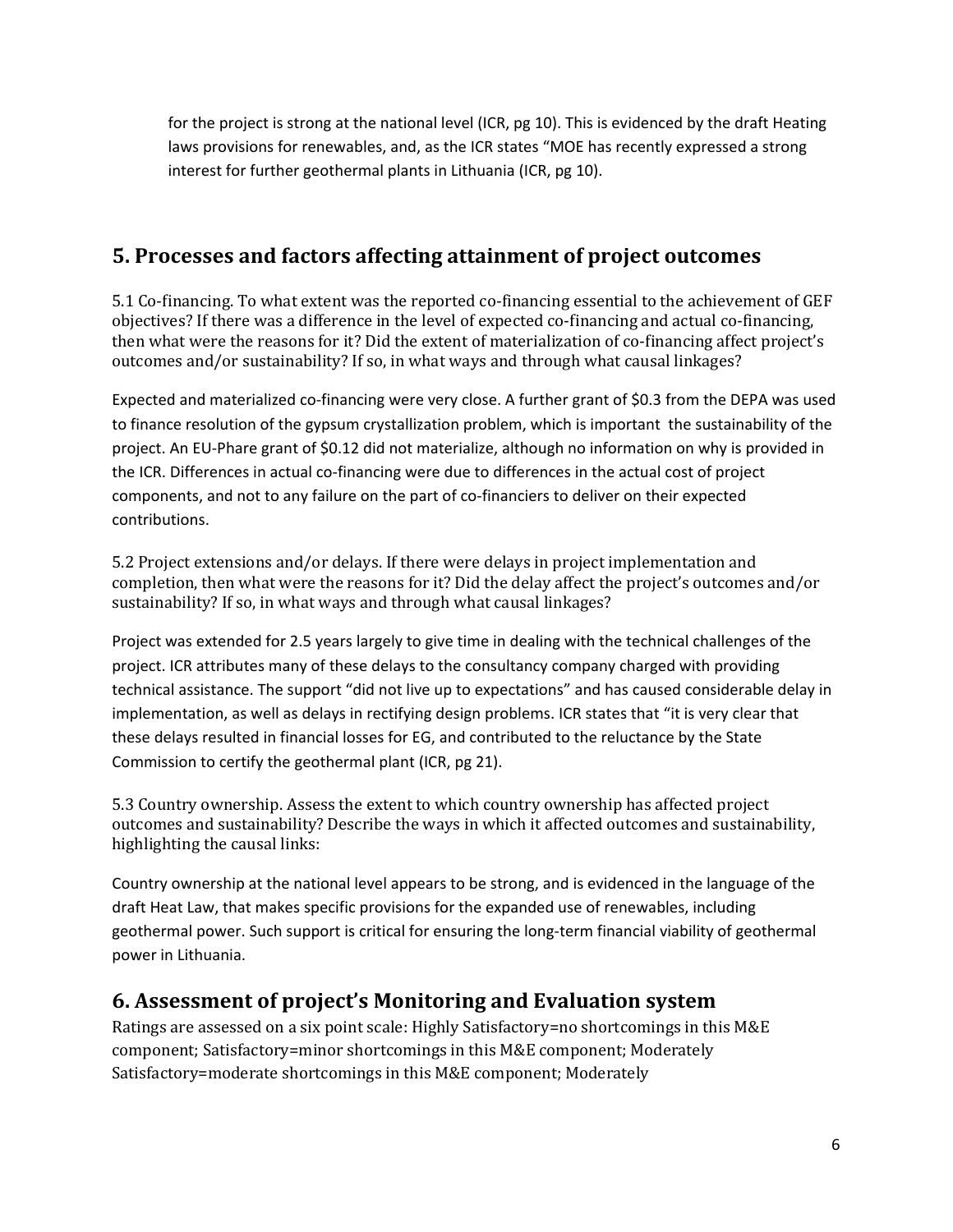Unsatisfactory=significant shortcomings in this M&E component; Unsatisfactory=major shortcomings in this M&E component; Highly Unsatisfactory=there were no project M&E systems.

Please justify ratings in the space below each box.

| 6.1 M&E Design at entry | Rating: Moderately Unsatisfactory |
|-------------------------|-----------------------------------|
|                         |                                   |

Design of the project's M&E system is rated as moderately unsatisfactory, as there are significant shortcomings in design. KPIs, shown in Annex 7 in the PD are vague, and there are no targets or clear scheduling on when progress on M&E indicators is expected to be collected and reported on, beyond a general requirement to submit semi-annual progress reports on each project component (PD, pg 23). It's also not clear from the PD how M&E findings are to be used in adaptive management. It's conceivable that a more well thought out M&E plan would have identified at an earlier point in time issues with the quality of the water that led to the crystallization problem, as well as problems in the placement of the return well that necessitated drilling a second well. Moreover, ICR notes that the injection wells were not properly cleaned during commissioning of the plant and quality of the cleaning was not tested leading to a shut-down of the plant. A more detailed M&E plan – one calling for just this kind of testing and verification - might have identified this issue before it became a more significant problem.

| 6.2 M&E Implementation | <b>Rating: Moderately Satisfactory</b> |  |
|------------------------|----------------------------------------|--|
|                        |                                        |  |

There is little evidence provided in the ICR that the project's M&E findings were used for adaptive management. Moreover, ICR notes that more intensive supervision and technical assistance by the Danish consultant during implementation could have reduced some of the project delays and solved technical problems sooner. That said, the project management did respond to all of the technical challenges that were experienced by the project, conducted a MTR, submitted required PIRs and the ICR, and in general, appear to have monitored some of the key KPIs (fuel usage, water temperature, sales of heat energy, CO2 emission reductions attributed to pilot runs of geothermal plant – calculated on basis of displaced fossil fuel use) throughout the project. M&E implementation is therefore rated as moderately satisfactory on balance.

### **7. Assessment of project implementation and execution**

Quality of Implementation includes the quality of project design, as well as the quality of supervision and assistance provided by implementing agency(s) to execution agencies throughout project implementation. Quality of Execution covers the effectiveness of the executing agency(s) in performing its roles and responsibilities. In both instances, the focus is upon factors that are largely within the control of the respective implementing and executing agency(s). A six point rating scale is used (Highly Satisfactory to Highly Unsatisfactory), or Unable to Assess.

Please justify ratings in the space below each box.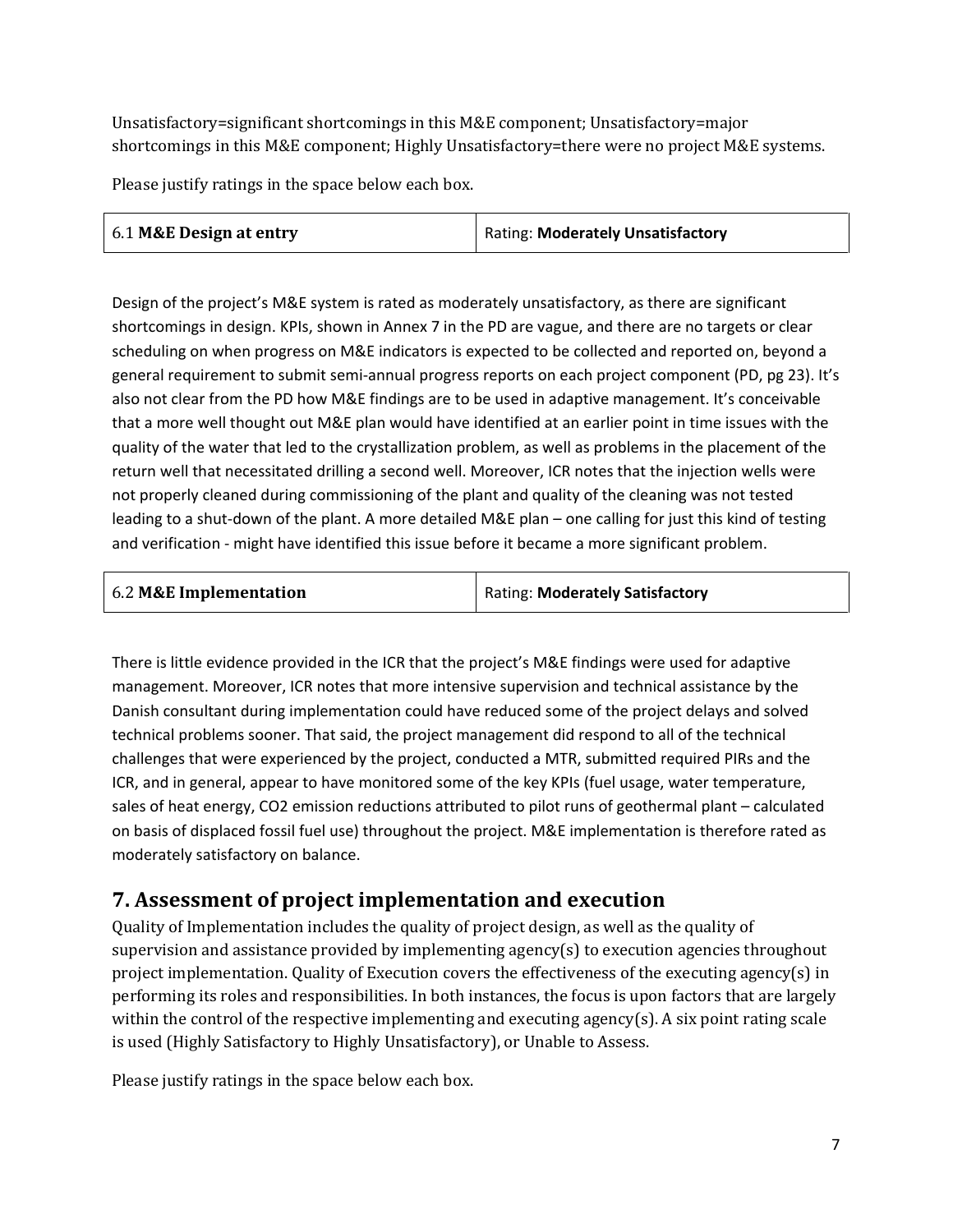| 7.1 Quality of Project Implementation | Rating: Moderately Satisfactory |
|---------------------------------------|---------------------------------|
|---------------------------------------|---------------------------------|

ICR rates Bank supervision as satisfactory. This review downgrades the implementation rating slightly to moderately satisfactory, largely on the basis of a weak M&E design and lack of more thorough supervision that, had it been stronger, might have led to earlier detection of problems experienced (any yet not unanticipated) by the project. At the same time, as the ICR reports, preparation and supervision were closely coordinated with the co-financier, enabling emerging problems to be resolved satisfactorily (ICR, pg 20). Supervision missions were undertaken regularly to Klaipeda every 6 months and continuous implementation support was provided by the Bank. The Bank also exercised flexibility with respect to the project, approving 4 extensions in the project's closing date, that allowed EG to address technical and legal challenges and achieve project objectives to the extent possible.

| 7.2 Quality of Project Execution | Rating: Moderately Satisfactory |
|----------------------------------|---------------------------------|
|----------------------------------|---------------------------------|

Execution of some aspects of the project, in particular, those undertaken by EG, appear to have been done well. That is, EG was able to manage construction of the plant, deal with problems as they were encountered, and achieve much of the project's objectives while managing to stay within the project's budget. The ICR does fault the Danish consultancy company for incompetence that contributed to the project's delays and financial losses for EG. Responsibility for the choice and output of this consultancy company is not clear from the ICR.

### **8. Assessment of Project Impacts**

8.1 Environmental Change. Describe the changes in environmental stress and environmental status that occurred by the end of the project. Include both quantitative and qualitative changes documented, sources of information for these changes, and how project activities contributed to or hindered these changes. Also include how contextual factors have contributed to or hindered these changes.

While there are estimates for a reduction in GHGs and particulate matter to be achieved if and only the project succeeds in addressing technical problems related to crystallization – these had not been achieved to any appreciable level at the point of project completion. As stated above, technical, legal, and demand challenges have worked to prevent this project from fully delivering its expected environmental benefits. Moreover, the ICR does not provide any accounting of particulate matter reductions that would be achieved under alternative scenarios.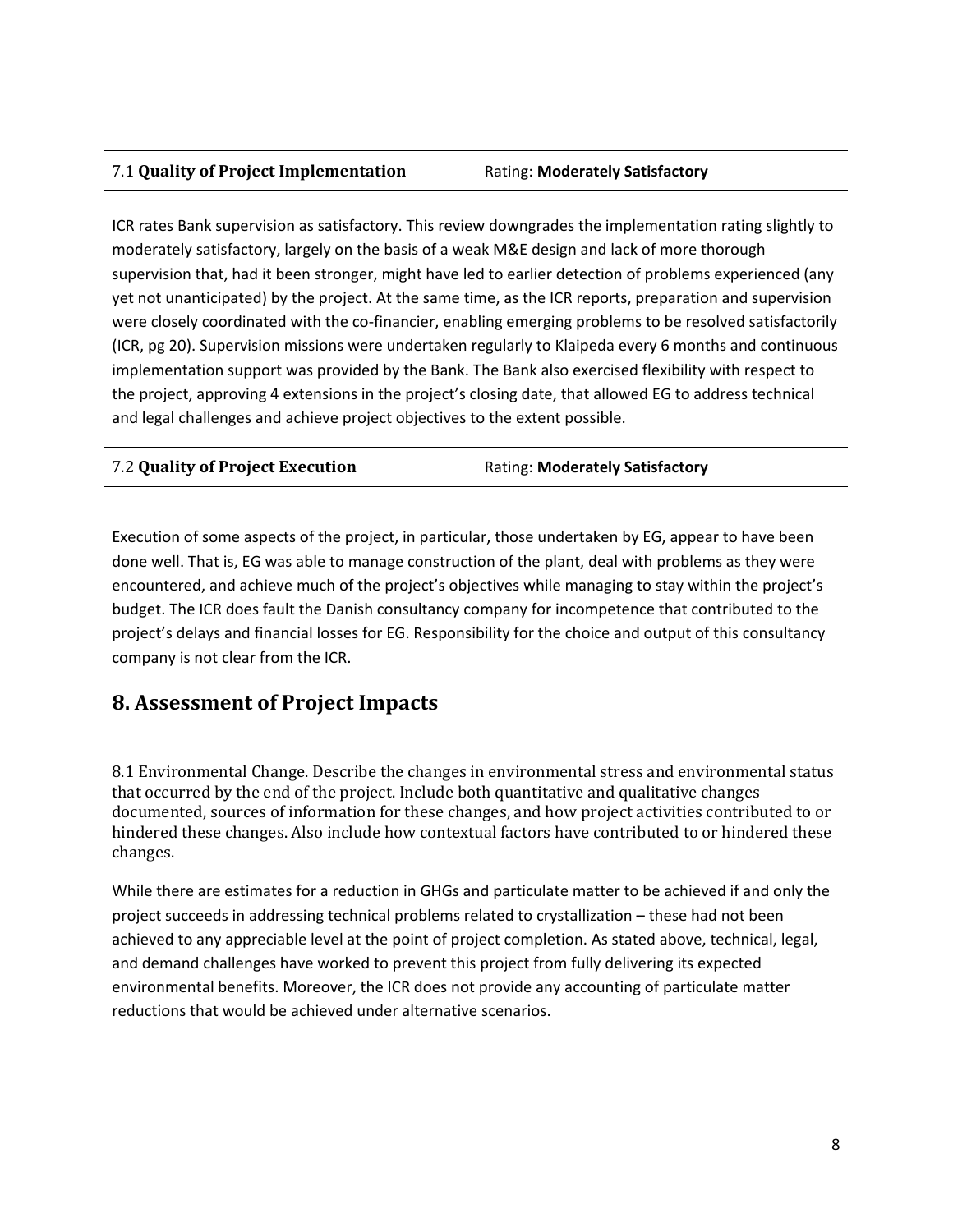8.2 Socioeconomic change. Describe any changes in human well-being (income, education, health, community relationships, etc.) that occurred by the end of the project. Include both quantitative and qualitative changes documented, sources of information for these changes, and how project activities contributed to or hindered these changes. Also include how contextual factors have contributed to or hindered these changes.

ICR does not report any change in socioeconomic well-being that occurred due to the project. It's conceivable that some reductions in the cost of imported fuel have been achieved, but as to their precise amounts, any accounting here is speculative.

8.3 Capacity and governance changes. Describe notable changes in capacities and governance that can lead to large-scale action (both mass and legislative) bringing about positive environmental change. "Capacities" include awareness, knowledge, skills, infrastructure, and environmental monitoring systems, among others. "Governance" refers to decision-making processes, structures and systems, including access to and use of information, and thus would include laws, administrative bodies, trust-building and conflict resolution processes, information-sharing systems, etc. Indicate how project activities contributed to/ hindered these changes, as well as how contextual factors have influenced these changes.

a) Capacities – ICR reports that the project was successful in transferring the knowledge and skills needed on how to run a geothermal plant to EG – the Lithuanian company responsible for the plant. The knowledge gained from the project can now be used in Lithuania by EG to expand geothermal energy operations in the future where economically feasible. The GOL will also now have resources on which to draw, should it with to pursue the further development of geothermal resources to increase Lithuania's energy security (ICR, pg. 14).

b) Governance – As stated in the ICR, the project has had a direct impact on the draft law on Heating, now under review by the Parliament. The law is worded in such a way that it promotes the use and development of renewable energy resources. Furthermore, it specifically proposes that the district heating companies be obliged to buy heat produced from renewable sources ICR, pg 14).

8.4 Unintended impacts. Describe any impacts not targeted by the project, whether positive or negative, affecting either ecological or social aspects. Indicate the factors that contributed to these unintended impacts occurring.

The project had not unintended impacts, according to the ICR.

8.5 Adoption of GEF initiatives at scale. Identify any initiatives (e.g. technologies, approaches, financing instruments, implementing bodies, legal frameworks, information systems) that have been mainstreamed, replicated and/or scaled up by government and other stakeholders by project end. Include the extent to which this broader adoption has taken place, e.g. if plans and resources have been established but no actual adoption has taken place, or if market change and large-scale environmental benefits have begun to occur. Indicate how project activities and other contextual factors contributed to these taking place. If broader adoption has not taken place as expected, indicate which factors (both project-related and contextual) have hindered this from happening.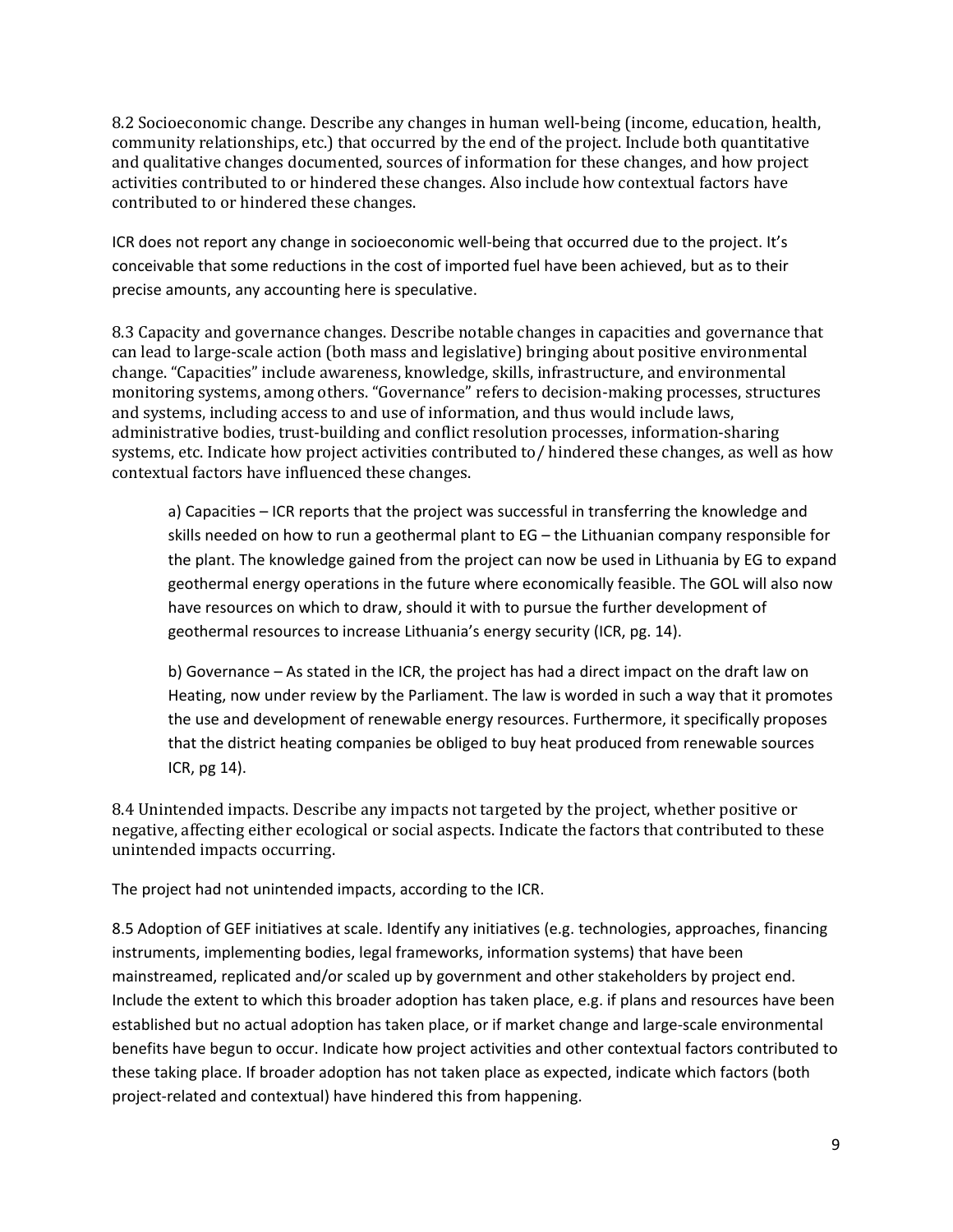The ICR states that the project has "established a framework" for the demonstrations of the potential for adopting environmentally sustainable provision of energy in Lithuania. However, at the point of project completion no broader adoption had taken place. The TE reports that a draft law on Heatingwhich calls for the expanded use of renewables in Lithuania - was influenced by this project. However, the law had not been approved, and the degree to which this project contributed to any language appears to be largely speculative.

### **9. Lessons and recommendations**

9.1 Briefly describe the key lessons, good practices, or approaches mentioned in the terminal evaluation report that could have application for other GEF projects.

According to the ICR, the project generated the following key lessons:

- Project has demonstrated the possibility of using low temperature geothermal energy in Lithuania and elsewhere it is available;
- Opportunities for using geothermal energy for other purposes, including health care, medicine, tourism;

9.2 Briefly describe the recommendations given in the terminal evaluation.

- More careful analysis of demand forecasts for energy in projects of this nature is needed, as overall heat needs of Klaipeda were overestimated following conversion to a market economy;
- In the event of a future geothermal project, it is highly recommended that the plant be part of the district heating company (distribution company) in order to optimized benefits;
- It could be debated if a turn-key (payment on results) approach would have been better in terms of more clearly defining responsibilities during the implementation phase. Clearly, a higher cost would have been the result, but given the lost time and revenues experienced for nearly two years, it appears that such a contract would have been more costs effective. The risk of failure then would have clearly rested with the supplier.